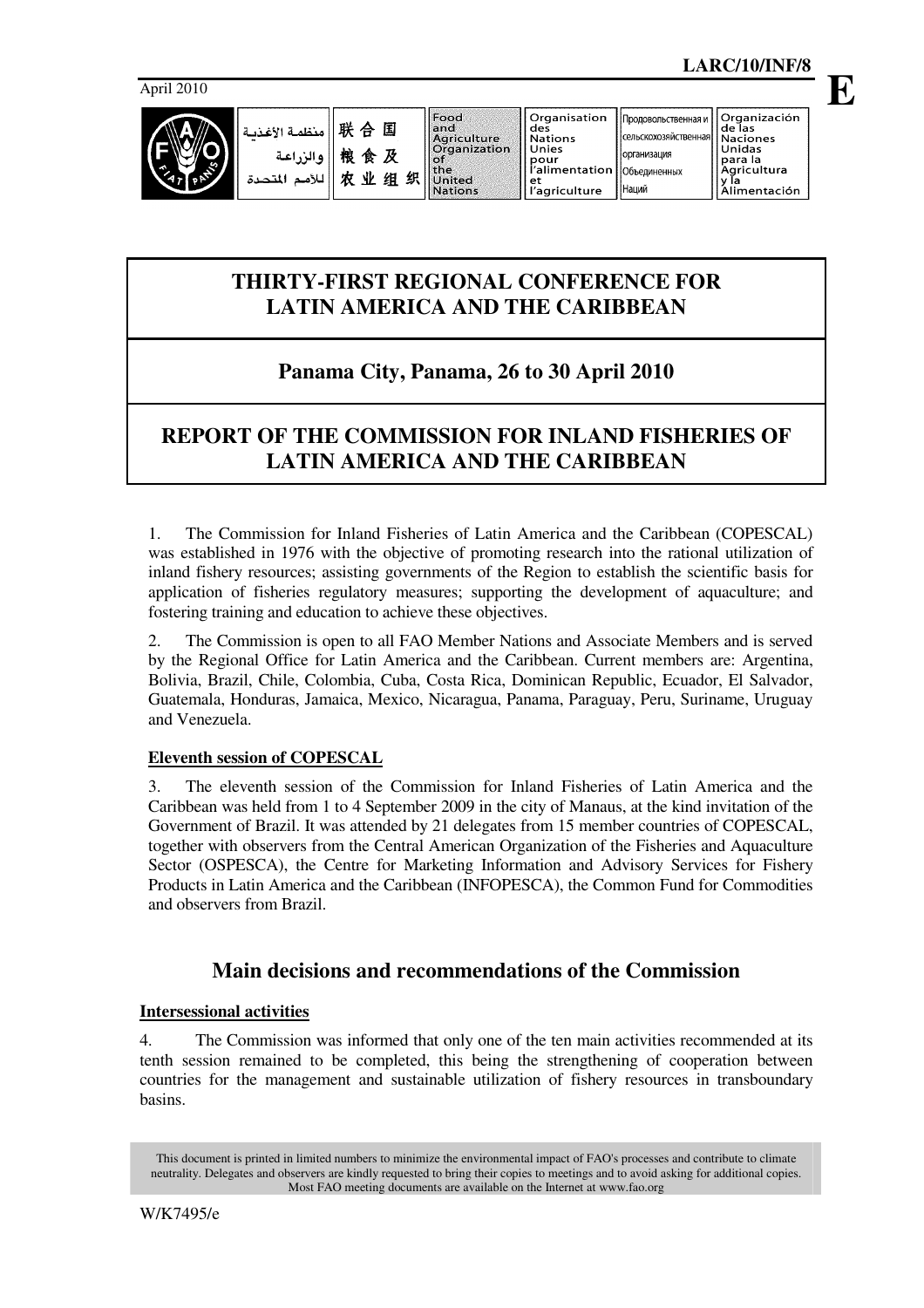5. The Commission was informed that the other decisions and activities recommended at its tenth session had been satisfactorily implemented, in particular the establishment of a post and appointment of a Fisheries and Aquaculture Officer at the FAO Subregional Office for South America, whose functions included providing technical support to COPESCAL.

6. The Commission was also informed of the establishment of the Intersessional Working Group (IWG) and its meeting in Lima (October 2008), and the convening of a meeting on technology transfer for aquaculture in Asunción (December 2008). It was also briefed on activities relating to the establishment of the regional cooperation network on aquaculture.

## **Review of the state of inland fisheries in the countries of COPESCAL**

7. Inland fisheries play an important economic role in many countries of Latin America and the Caribbean, in terms of generation of employment, income and food supply and, increasingly, as a source of foreign currency. However, their contribution is particularly important for food security and as a livelihood for sizeable rural populations living close to major rivers and lakes, where inland fisheries often contribute significantly to mitigating critical conditions of vulnerability deriving from geographical isolation and social and economic marginalization. Available information is limited, but partial studies highlight the extreme social importance of inland fisheries for poorer waterside populations, often serving as their sole source of high-quality protein.

8. As statistical information and research in the COPESCAL region are incomplete and partial, recorded capture levels may be underestimates of actual production. Bearing this in mind, the figures indicate a regional production of some 500 000 tonnes for 2007, which is 5 percent of global inland fisheries production.

9. The Commission agreed that there was considerable economic potential for recreational fisheries in the Region and that it was important to involve waterside communities in planning the development of this sector so as to avert conflict between fishing for food and fishing for recreation. As regards catches of ornamental species, a study of the situation and recent developments was needed. Such a study should look into the distribution of benefits along the commercial chain and at existing regulations for national and international trade in ornamental fish.

10. The Commission agreed that it would be extremely useful to study the processes of restocking rivers and reservoirs and their results in different parts of the continent, in order to properly assess their ecological, economic, social and other impacts. The Secretariat offered to promote the realization of related case studies in the Region, subject to the explicit interest of respective member countries.

11. The Commission approved a recommendation put forward by the countries of Central America and Mexico, and seconded by Ecuador, that, within its sphere of competence and jurisdiction, COPESCAL should hold a workshop to examine restocking as a tool for inland fisheries based on aquaculture.

12. The Commission agreed that enhancing the gathering, processing and analysis of statistical data on inland fisheries capture was a high priority. The delegate of Brazil informed the Commission of his Government's decision to hold a COPESCAL related workshop during the intersessional period, focused on exchanging information on statistical methodologies for the gathering and analysis of respective data on inland fisheries for food, recreation and ornamental purposes, and on aquaculture.

13. The Commission thought it appropriate to promote the conduct of studies in member countries on the social and economic importance of inland fisheries. Such studies would serve to enhance the formulation of sectoral policies and would help determine priorities for better management of inland fisheries and their associated fish stocks.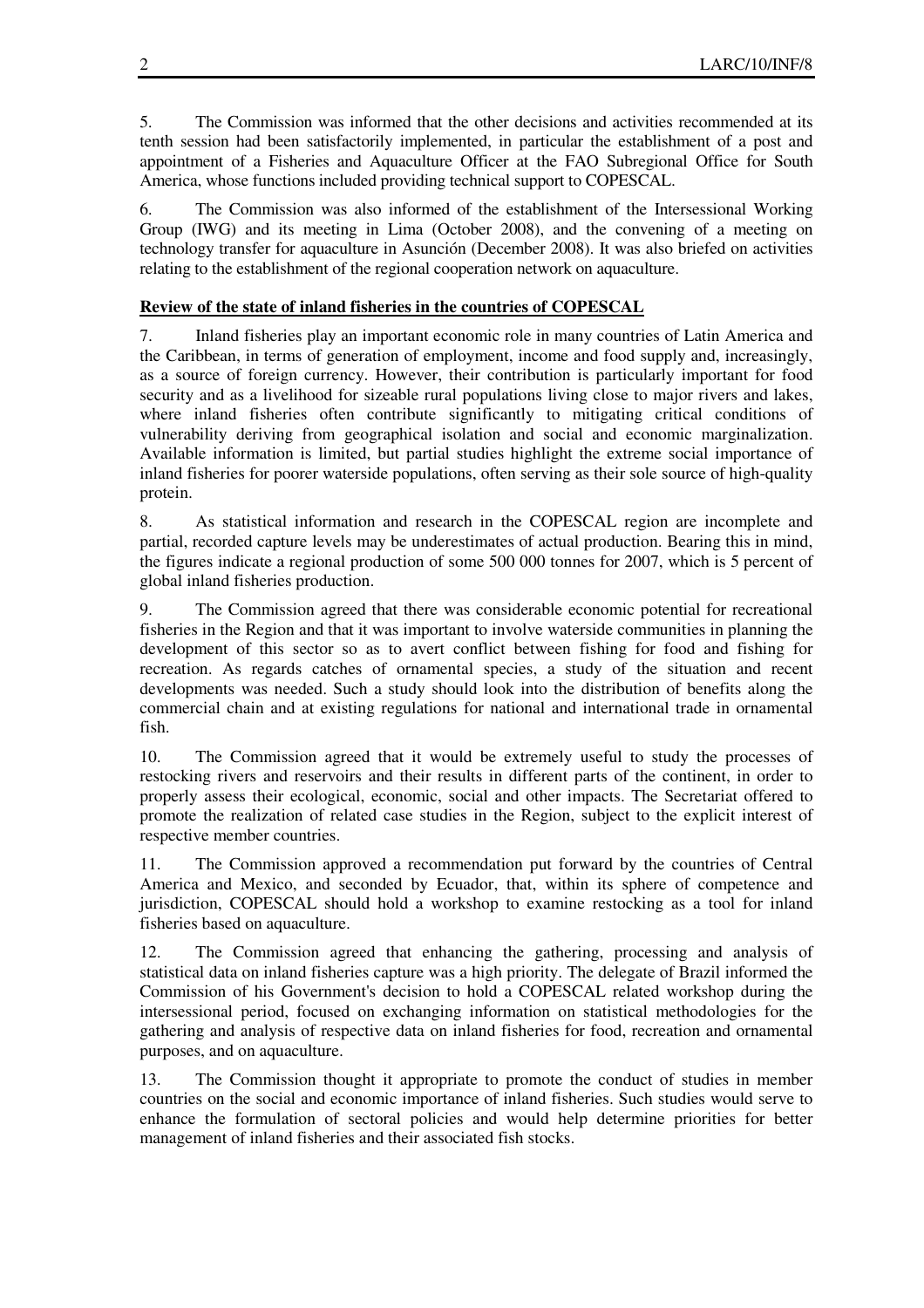14. There is a need for coordinated data collection and for the harmonization of management strategies. The delegates of Argentina, Brazil, Colombia, Dominican Republic, Ecuador, El Salvador, Guatemala, Mexico, Nicaragua, Paraguay, Peru, and Uruguay expressed a strong interest in participating in initiatives of collaboration and information exchange with neighbouring countries with which they shared watersheds and fishery resources.

15. The Commission agreed on the merit of holding a discussion workshop on cooperation in the management of fishery resources in transboundary basins and their ecosystems. The Commission noted with appreciation the offer of the delegate of Argentina to host such a workshop, which should take place before the twelfth session of COPESCAL. The Commission also recommended that early arrangements be made to initiate an exchange of information on the state of fishery resources in transboundary basins and their ecosystems.

- 16. In this regard, the Commission identified the following tasks:
	- a) Identification and mapping of transboundary basins to be considered as priorities because of their importance.
	- b) Invitation to relevant countries to exchange information on fishery resources of those basins and their ecosystems, and on matters considered important for cooperation and coordination.
	- c) With support from the COPESCAL Secretariat, realization of meetings of the above countries, basin by basin, to formulate bilateral and trilateral projects, with participation and funding of the countries concerned.

#### **Analysis of options to strengthen the role of COPESCAL**

17. The Secretariat explained that a study had been conducted on strengthening the role of COPESCAL. It was recalled that the tenth session had examined various options for strengthening the role of the Commission and had established an Intersessional Working Group. The Commission considered each Working Group proposal and adopted the following decisions and recommendations:

#### *Amendment and update of COPESCAL Statutes and Regulations*

18. The Commission accepted the Working Group's conclusion that it would not be advisable as this stage to change the regulatory framework of COPESCAL so that it were governed by Article XIV of the Constitution of FAO, as it considered that the conditions did not exist to recommend such a change.

19. With regard to the Statutes, the Commission unanimously approved the recommendations of the Working Group, which are provided in Annex A of this report.

#### *Administrative measures to improve the functioning of COPESCAL*

20. The Commission welcomed the findings and recommendations of the Working Group regarding administrative measures to strengthen the Secretariat and to achieve greater coordination and commitment of member countries of the Commission. It reiterated the need for all member countries to appoint COPESCAL National Coordinators who would collaborate actively with the Secretariat and with their peers in the countries concerned. Member Nations also needed to ensure that their delegations to Commission meetings included high-ranking representatives of relevant national authorities with powers of decision.

21. It endorsed the Working Group's recommendation to encourage the participation of donor countries in the work of the Commission and to foster closer collaboration between the Commission and other national and international bodies, such as local watershed authorities.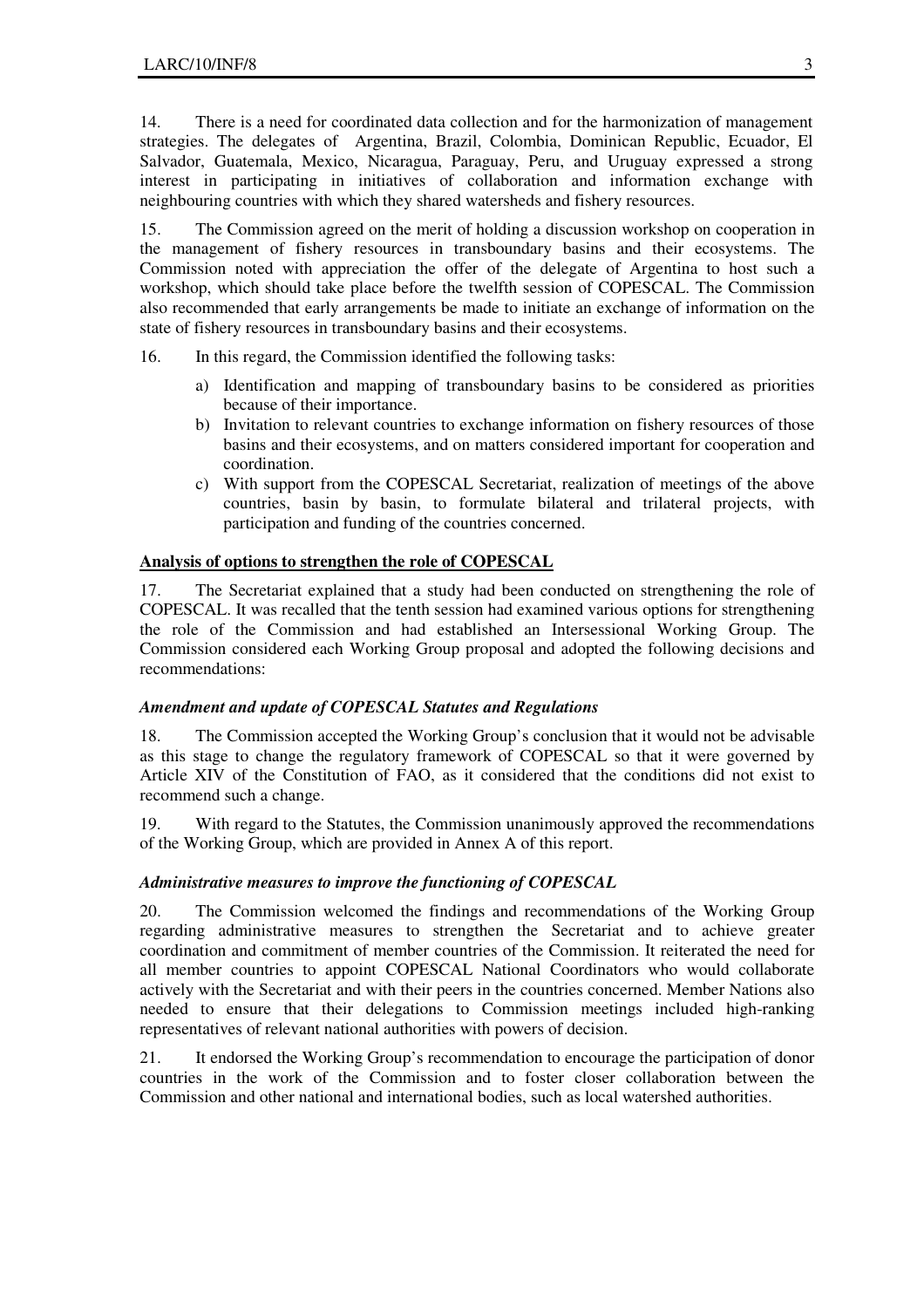### *Complementary mechanisms for financing the Commission, in addition to the FAO contributions*

22. Noting that the Secretariat's resources were limited, the Working Group recommended alternative and additional sources of funding to supplement the resources received from FAO's regular budget. In this regard, the Commission approved the following arrangements proposed by the Working Group to cover the cost of certain Commission activities:

- Promotion of cooperative research between member countries and the Secretariat;
- collaboration of FAO projects with the Secretariat on information sharing, exchange of experts, training activities, technical meetings and other matters of interest to the countries involved;
- collaboration with regional projects and programmes funded by international bodies;
- donor contributions for specific activities; and
- the Commission's collaboration with the private sector on research activities, technical studies, analysis of complex issues, training or technical assistance, funded by chambers, associations, clubs, companies or private binational agreements.

## **Progress in establishing a regional cooperation network on aquaculture**

32. The Secretariat reported that FAO had supported the process of reactivation of an aquaculture network for the Americas in response to the recommendations of the tenth session of COPESCAL, the recommendations of the Committee on Fisheries (COFI) and the fourth meeting of the COFI Subcommittee on Aquaculture.

33. The meeting on reactivation of the network was held in Guayaquil, Ecuador, from 10 to 12 June 2009. Its purpose was to agree a mission, define a vision, design a structure and develop a plan of action that would serve to establish this regional cooperation network on aquaculture. The conclusions and recommendations of the meeting were reflected in a letter of intent signed by the delegates of the countries present. The participants at the meeting in Guayaquil agreed that the network would be an intergovernmental organization open to all the countries of America, without exception. It was also suggested that the network should have a Secretariat, including an Executive Secretary, with financial and logistical support from the host country, at least during the initial phase.

34. Three countries offered to act as initial host of the network: Brazil, Ecuador and Peru. The participants at the Guayaquil meeting chose Brazil as the initial host for the network, until it was formally established, with the understanding that Ecuador and Peru would host it during two successive periods, provided that the proposal was subsequently ratified by the member countries of the network.

35. The delegation of Brazil stated that in accepting the Secretariat of the network, the country had assumed financial, administrative and logistical commitments to support its necessary activities and operation. The delegations of Colombia, Costa Rica, Dominican Republic and El Salvador expressed the interest of their countries in joining the initiative and providing it with appropriate support. The delegates expressed their hope that active and fruitful collaboration would develop between the network and COPESCAL.

## Workshop on the status and needs of cooperation for rural aquaculture development in the Region

36. As part of the eleventh session of COPESCAL, a workshop was held on the status and needs of cooperation for rural aquaculture development in the Region. The main objective was to consider the status of small-scale aquaculture and its scarce resources to stimulate reflection on the constraints that impeded production self-sufficiency, and possible actions to incorporate sectoral producers into value chains to facilitate their economic enhancement at household and community level.

37. The workshop agreed that technical assistance to producers should encourage them to become self-managers and administrators of their activity. Effective policies were needed to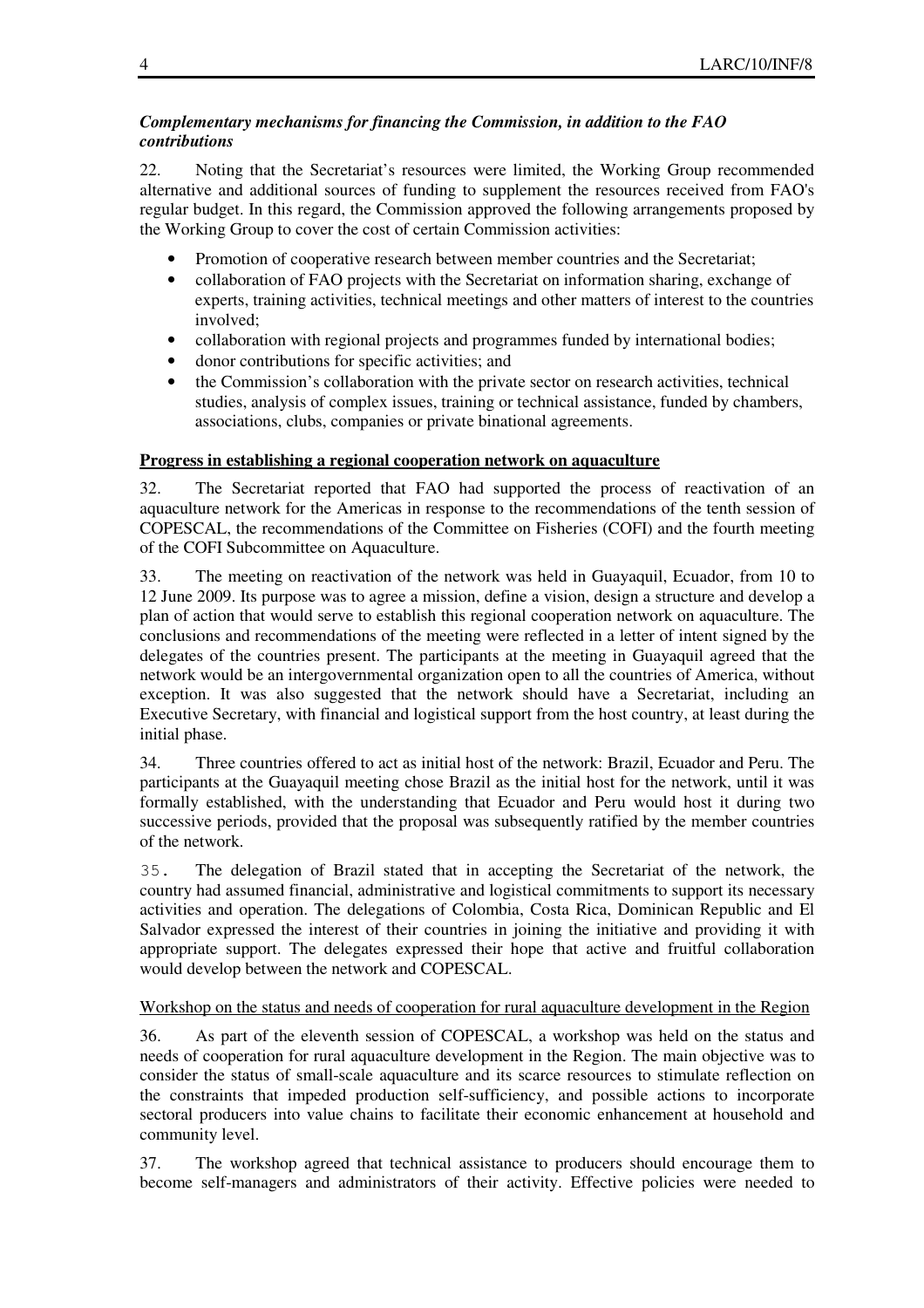incentivize producers so they did not need constant technical assistance and appropriate public policy was needed for platforms to pursue such approaches. It was noted that the workshop had recommended that regional training projects take into account the emerging regional cooperation network on aquaculture, which would improve the coordination of actions and potentially provide follow-up to a training network for sustainable small-scale aquaculture.

38. The workshop recommended the adoption of extension systems that were effective in transferring technology and promoting producer self-management, with follow-up actions that reflected a framework of ecosystems and interdisciplinarity. It recommended that mechanisms be ensured to convey knowledge and guidance to the field for effective implementation, and that monitoring mechanisms be elaborated and adopted, using simple indicators.

39. The workshop participants recommended that successful experiences of rural aquaculture work with coastal communities in selected countries of the Region be disseminated and replicated in other countries. It also recommended the organization, during the COPESCAL intersessional period, of a regional workshop to standardize methodologies for sectoral evaluation, as a first step towards the eventual formulation of a regional project in support of this sector.

#### Other matters

40. The observer from INFOPESCA gave a presentation on the project "Improving market access to Amazon fishery and aquaculture products" financed by the Common Fund for Commodities and executed by INFOPESCA. The project, which started in 2009, has a duration of three years and focuses mainly on Brazil, Colombia and Peru. Its general objective is to develop trade and marketing of Amazon fishery and aquaculture products in order to meet market demand through large-scale environmentally sound aquaculture production. The immediate objectives are to conduct market surveys in Lima and Iquitos (Peru), Bogota (Colombia) and Manaus, Brasilia, Rio de Janeiro and Sao Paulo (Brazil). The project results will be presented to fishers, aquaculturists and wholesalers as part of training on the marketing of fishery and aquaculture products.

41. The Commission recommended that the date of the twelfth session be determined by the Director-General of FAO in consultation with the Chair, preferably towards the end of 2011. The Commission welcomed the delegate of Mexico's proposal to host the session, subject to official confirmation by his Government. The delegate of Argentina also suggested that his country be considered as an alternative venue for the twelfth session, again subject to official confirmation.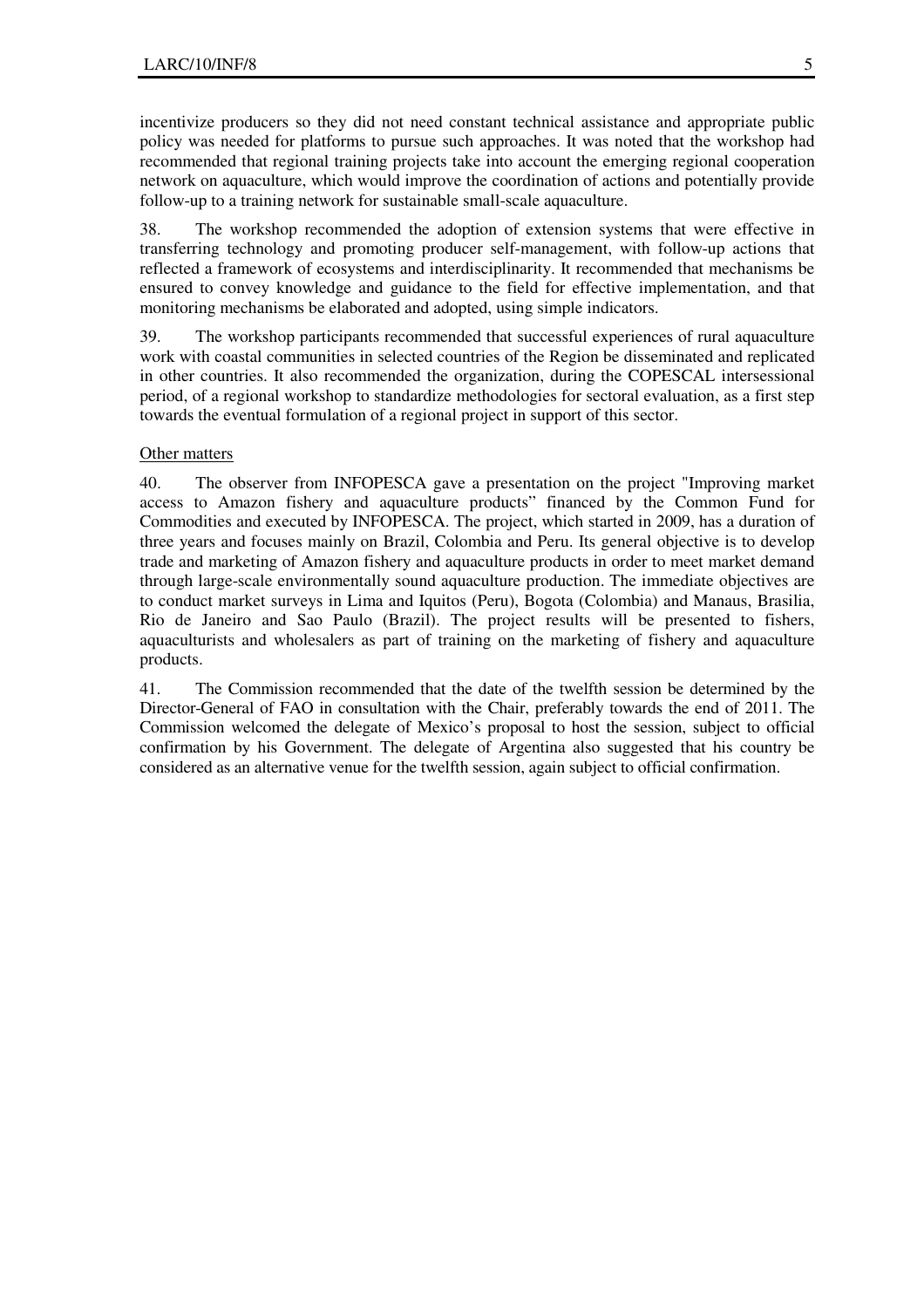#### **ANNEX A**

#### **PROPOSED TEXT FOR THE STATUTES OF COPESCAL**

#### **I. STATUTES**

#### The Council,

Recognizing the proven importance of inland fisheries and aquaculture for Latin America, and the urgent need to consolidate activities for the further development of this sector,

Keeping in mind that the need to create an inland fisheries body for Latin America was indicated at the ninth session of the Committee on Fisheries and that the Council, at its sixty-fourth session, had authorized the Director-General to hold consultations with the Governments of all FAO Member Nations belonging to the Region and, in the light of those consultations, to make the necessary arrangements for the establishment for a regional body that would deal with inland fisheries,

Taking into account that most of the consulted Member Nations supported the creation of such a body, and that no opposing views were stated,

"Does hereby set up, under Article VI.1 of the Constitution, a commission called "Commission for Inland Fisheries and Aquaculture of Latin America and the Caribbean – COPESCALC", whose statutes are provided in Annex to this resolution."

#### ANNEX TO RESOLUTION 4/70

1. "The purpose of the Commission is to promote the management and sustainable development of inland fisheries and aquaculture activities, in accordance with the principles and rules of the Code of Conduct for Responsible Fisheries."

2. "The Commission shall:

- Foster the development of inland fisheries and aquaculture as an instrument of support to food security.
- Pay special attention to subsistence inland fisheries and small-scale aquaculture.
- Be able to establish coordination and cooperation relations with other international organizations in thematic areas of mutual interest.

Interpretation and application of these statutory provisions shall be made in accordance with the principles and rules of the Code of Conduct for Responsible Fisheries and its related instruments."

3. All Member Nations and Associate Members of the Organization that are served by the Regional Office for Latin America and the Caribbean may become members of the Commission. The Commission shall be composed of those Member Nations and Associate Members which meet the necessary conditions and notify the Director-General of their desire to join.

4. The functions of the Commission are:

- a) To support the formulation of national and regional policies and plans for the management and development of inland fisheries and aquaculture, with due consideration of the social, economic, cultural and environmental aspects of the Member Nations.
- b) To promote and coordinate studies for the management and sustainable development of inland fisheries and aquaculture, as well as national and regional programmes of research and development related to such activities.
- c) To foster the sustainable development of subsistence inland fisheries and small-scale aquaculture.
- d) To promote regional activities aimed at protecting ecosystems related to aquaculture and inland fisheries, including, as the case may be, appropriate restocking actions.
- e) To promote the application of the ecosystem approach and the implementation of adequate certification and biosafety measures in inland fisheries and aquaculture.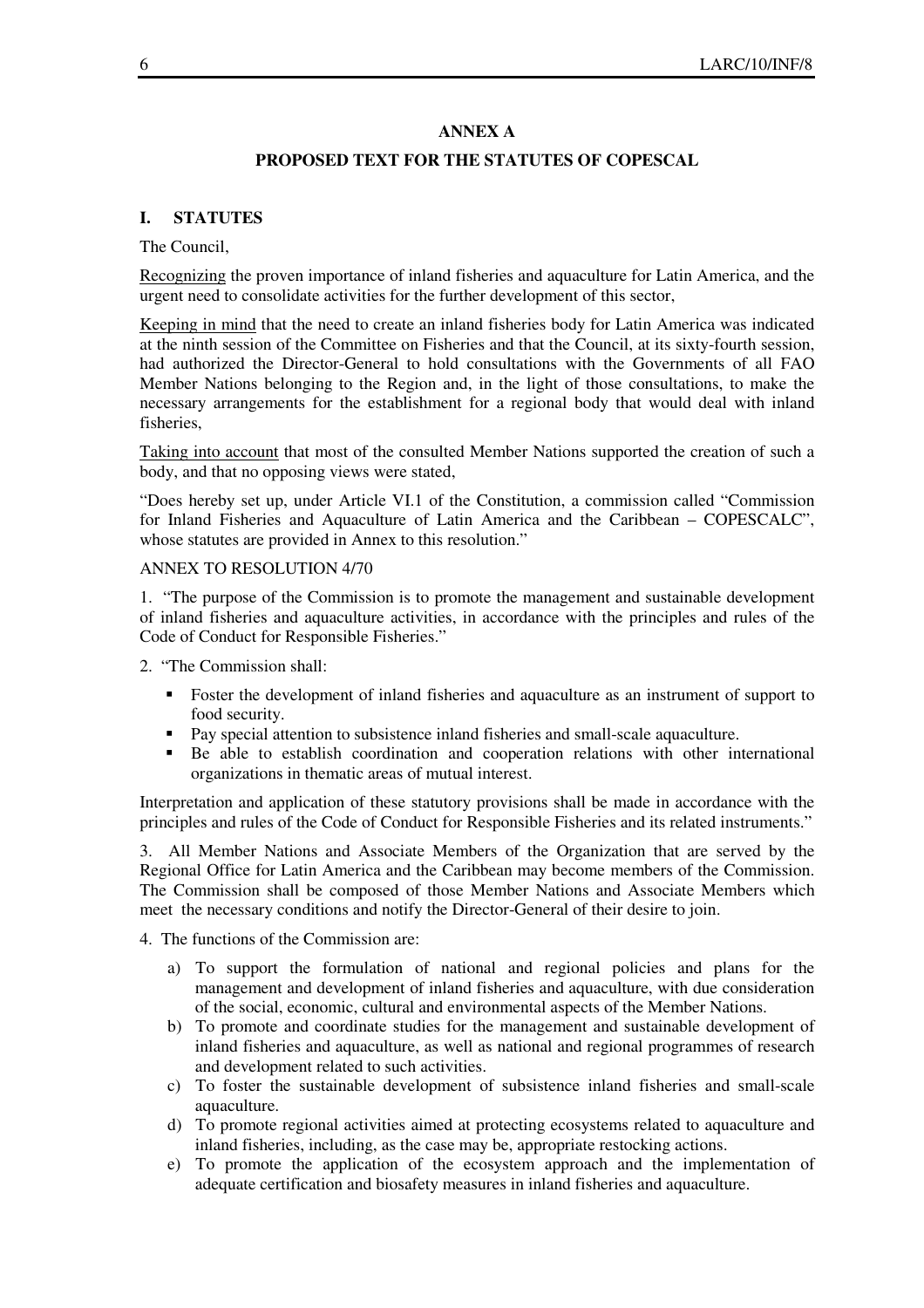- f) To identify the social, institutional and economic factors which hold back the development of inland fisheries and aquaculture, and recommend measures which will contribute to improving the quality of life of stakeholders.
- g) To collaborate in the management and economic and social assessment of recreational inland fishing and its development.
- h) To promote the implementation of good management practices and sustainable technologies in inland fisheries and aquaculture activities in accordance with the FAO Code of Conduct for Responsible Fisheries.
- i) To promote good post-catch and post-harvest practices, and good marketing practices for inland fisheries and aquaculture products, in accordance with internationally accepted sanitary and food safety standards.
- j) To contribute to institutional capacity building and to human resource development through training, extension and technology transfer in areas of competence of the Commission, in collaboration with national and regional institutions.
- k) To assist in the generation, dissemination and exchange of data, information and statistics on inland fisheries and aquaculture.
- l) Upon their request, to help Member Nations with the management and sustainable use of transboundary stocks under their respective national jurisdictions.
- m) To collaborate with Member Nations in the formulation of national and regional plans and projects to be executed in cooperation with those Member Nations, and with other sources of international cooperation, in order to attain the objectives set out in the previous paragraphs.
- n) To promote the update and harmonization of national legislations on inland fisheries and aquaculture.
- o) To mobilize monetary and non-monetary resources to facilitate the activities of the Commission and to create, if necessary, one or more trust funds to receive voluntary contributions for this purpose.
- p) To promote collaboration among Member Nations of the Commission, and between the latter and international bodies.
- q) To draw up the Commission's plan of work.
- r) To perform any other functions related to the management and sustainable development of inland fisheries and aquaculture in the Region".
- 5. Subsidiary bodies
	- a) The Commission may set up an executive committee and subsidiary bodies as required for the efficient performance of its functions.
	- b) The creation of any subsidiary body shall depend on the Director-General indicating that the necessary funds are available in the relevant chapter of the Organization's budget. Before making any decision involving expenses relating to the creation of a subsidiary body, the Commission shall have a report issued by the Director-General on the consequent administrative and financial implications.

#### 6. Reports

At appropriate intervals, the Commission shall issue reports on its activities and make recommendations to the Director-General so that he may take them into account when preparing the draft Programme of Work and Budget of the Organization or other documents to be submitted to its Governing Bodies. The Director-General shall inform the Conference, through the Council, of any recommendation approved by the Commission that may have an impact on Organization's policy or affect its programme or finances. As soon as they are ready, copies of the Commission's reports shall be sent to all Member Nations and Associate Members of the Organization and other international bodies.